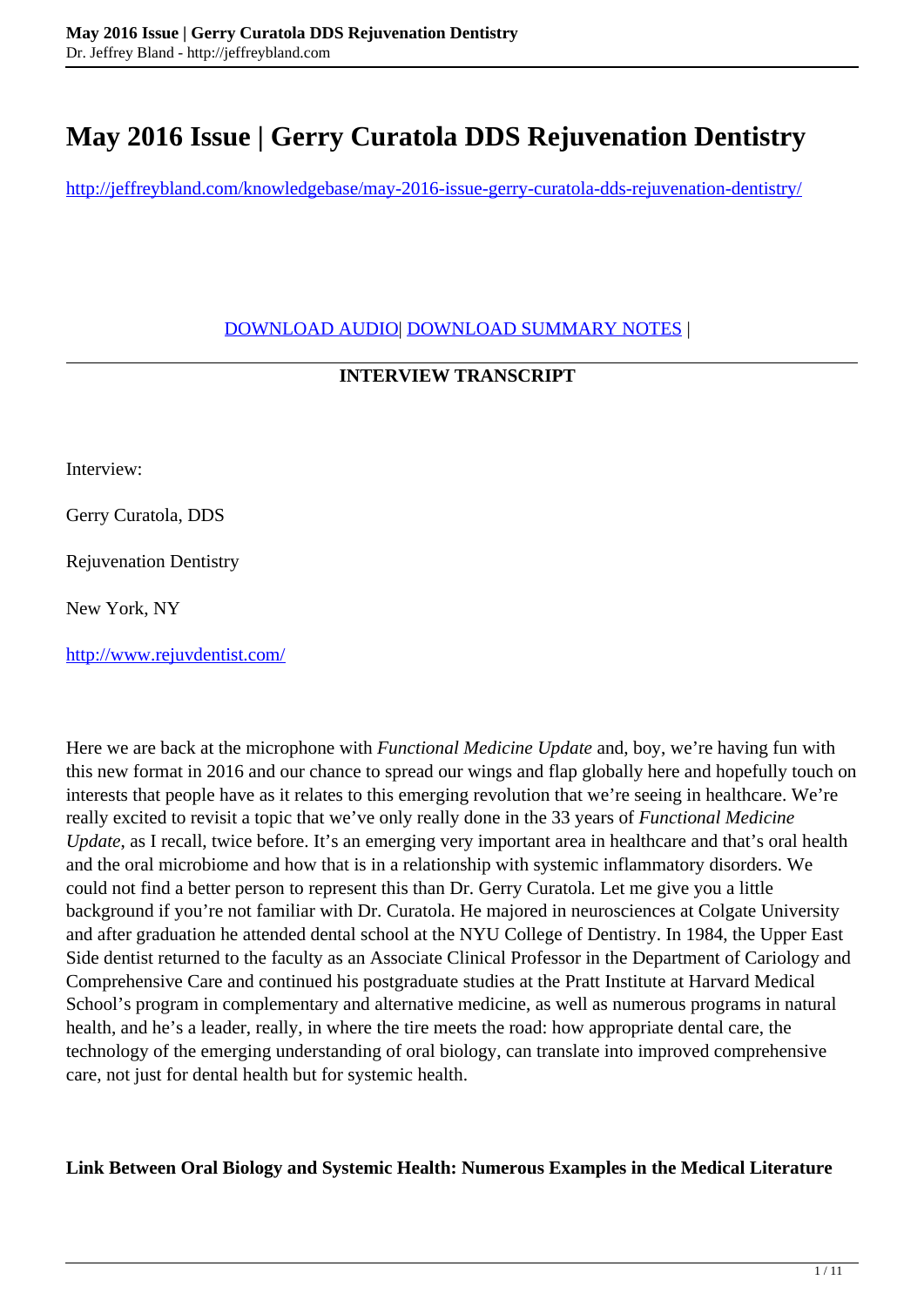If you're not familiar with what I'm saying, let me just give you a couple of thoughts, quickly, about what the medical literature is saying about this important topic in 2016. I'm picking at random a few of the more recent peer-reviewed published articles: "Periodontitis and Cognitive Decline in Alzheimer's Disease," so here we have the first connection.[\[1\]"](http://www.jeffreybland.com/search/getContent.aspx?Year=2016&Month=5&URL=search/2016/may/may_2016_05.htm#1)Periodontal Disease and Systemic Diseases: An Update for the Clinician," focused on the diabolical diabetes mellitus and periodontitis[.\[2\]](http://www.jeffreybland.com/search/getContent.aspx?Year=2016&Month=5&URL=search/2016/may/may_2016_05.htm#2) Next, "Saliva as a Diagnostic Tool for Oral and Systemic Diseases," looking at systemic inflammation where the origin is in the oral cavity.[\[3\]](http://www.jeffreybland.com/search/getContent.aspx?Year=2016&Month=5&URL=search/2016/may/may_2016_05.htm#3) "Obesity and Its Relationship to the Oral Microbiome.["\[4\]](http://www.jeffreybland.com/search/getContent.aspx?Year=2016&Month=5&URL=search/2016/may/may_2016_05.htm#4) "Periodontics and Oral-Systeric Relationships," with a focus on both obesity and diabetes, a review paper.[\[5\]](http://www.jeffreybland.com/search/getContent.aspx?Year=2016&Month=5&URL=search/2016/may/may_2016_05.htm#5) "Liver Cirrhosis and Chronic Periodontal Disease," again showing the liver cirrhosis connection to this inflammatory condition.<sup>[6]</sup> "Chronic Kidney Disease Exacerbation with Periodontitis," another review paper[.\[7\]](http://www.jeffreybland.com/search/getContent.aspx?Year=2016&Month=5&URL=search/2016/may/may_2016_05.htm#7) "Comparison and Prevalence of Periodontal Disease in Women with Polycystic Ovarian Syndrome versus Healthy Controls," again showing a correlation because of the systemic inflammatory connection that influences ovarian function[.\[8\]](http://www.jeffreybland.com/search/getContent.aspx?Year=2016&Month=5&URL=search/2016/may/may_2016_05.htm#8) And the list goes on. I think you can get the drift that we're seeing and witnessing a virtual revolution in the understanding of how important oral health is in systemic health. This has been obviously a topic of my interest for now going on 40 years, since I first met Dr. William Fisher when I was a professor in the 70s and he was a preventive dentist and doing all sorts of work in systemic health from an oral health perspective and it really introduced me to this topic. So it is with this kind of broad range introduction that I am thankful that we have Dr. Gerry Curatola to be our representative in this important area.

Dr. Curatola, thanks so much for joining us on *Functional Medicine Update*.

### **Dr. Weston Price: Oral Health Research Pioneer**

**GC:** Thank you. Thank you, Dr. Bland. It's exciting to be on the show and it was really a pleasure to be with you at the Functional Forum recently. You know, for me oral health is the 800-pound gorilla in the room in the wellness movement. I was listening to what you were sharing and in 2016 alone there have been five major studies. I got one just this past weekend—another study recently published linking, basically, oral pathogens to everything from Alzheimer's to colon cancer. So we have one end to the other and you're saying, well, the problem is is that the oral systemic link has been well established now. In 1916, Dr. Weston R. Price, who everyone in the functional medicine community is probably familiar with—in 1939 he wrote a seminal book called *Nutrition and Physical Degeneration*—but in 1917 this man made a major presentation to the St. Louis Dental Society, then a fledgling part of the American Dental Association, on "The Present Status of Our Knowledge of the Relationship of Mouth Infections to Systemic Disease.["\[9\]](http://www.jeffreybland.com/search/getContent.aspx?Year=2016&Month=5&URL=search/2016/may/may_2016_05.htm#9)<sup>[,\[10\]](http://www.jeffreybland.com/search/getContent.aspx?Year=2016&Month=5&URL=search/2016/may/may_2016_05.htm#10)</sup> And he went on to say in a subsequent paper, "Dental Infections and Related Degenerative Diseases," that the relationship between dental infection and degenerative diseases needs to be looked at as focal infections having effects far beyond the body[.\[11\]](http://www.jeffreybland.com/search/getContent.aspx?Year=2016&Month=5&URL=search/2016/may/may_2016_05.htm#11) This was unheard of, and really not accepted, and discredited completely back in the early 1900s, and here we are today with study after study emerging linking gum disease to a 700 percent higher incidence of preterm birth, a ten times greater chance of heart attack and stroke, a seven times greater chance of adult type 2 diabetes, which is also even in type 3 diabetes—what we look at with Alzheimer's and neurodegenerative diseases as almost a type 3 diabetes. It's extraordinary, this avalanche of research. What the problem is with physicians, dentists, and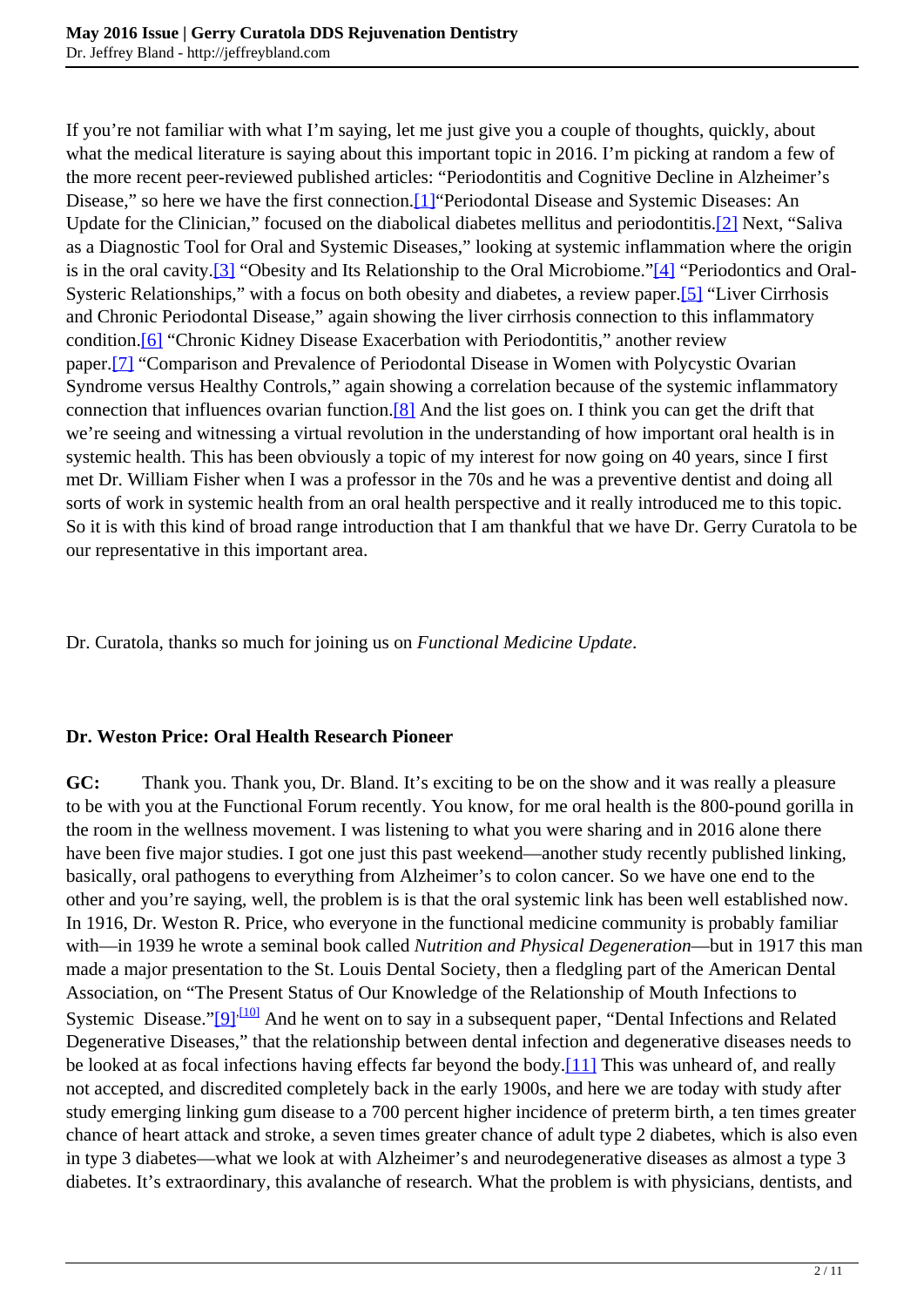healthcare professionals alike is that most don't really know what to do with it and they know about the oral microbiome, but their solution is brush and floss, see your dentist twice a year, don't smoke, and a lot of dentists still support fluoridation and other things as preventative dental initiatives, which is as archaic as saying the world is square.

#### **Cause or Effect? Exploring the Connection Between Periodontal Health and Systemic Disease**

**JB:** Well, I think that's an incredible intro into this very, very important topic, so let me be a little bit, if I can, a naysayer just to get the spirited conversation going. I've heard some people ask the question as it relates to the connection between oral health and systemic disease as to whether it is a cause or an effect, and I've heard people say, "Oh yeah, your oral health is poor because your health is poor, and so when your health is poor, it causes, then, your oral health to be poor." Versus the other side of which is to say you oral health, when it's poor, then creates poor systemic health. How would you respond to that?

**GC:** Well, I think there is definitely a bidirectional component, especially in neurodegenerative diseases and in diabetes. So for example, people with diabetes tend to get more periodontal problems, they tend to get more dental infections and decay. Primarily in an unstable diabetic condition that's the case. However, what we've seen is—in the other direction—when you have periodontal disease it's more difficult to regulate blood sugar. So you do have this bidirectional thing going on, but we are now looking and finding periodontal pathogens in the lining of a woman's placenta. We're finding Fusobacterium nucleatum—it's a commensal bacteria, but in an unstable state becomes a very nasty, thuggish, gram negative anaerobic bacteria that actually carries even other bacteria past the blood-brain barrier. And you see all kind of, you know, Porphyromonas gingivalis, a very nasty periodontal bug (pathogen) that has been found to be related to a 67 percent higher incidence of pancreatic cancer in men. We see there are really three routes that periodontal pathogens to systemic disease, and I'm not discrediting the fact that certain systemic diseases cause difficulty in maintaining good oral health. So that does happen. I mean, I've seen HIV virus ravage someone's mouth, and not that their dental infection obviously related to HIV. As a matter of fact, in the 1980s when there was a case of a patient infected by HIV and they think it happened at the dentist, it was actually the dentist was an oral surgeon who deliberately infected the patient—essentially murder—with his own blood. But we find that saliva is amazing. It is incredibly protective. It actually brings nutrients to and from the oral microbiome and things like that. But again getting back to your question, there are three routes of access of dental infections to causing systemic illness. One is that bacteria in diseased gums actually permeate into the bloodstream, so in bleeding gums you have periodontal pathogens getting into the bloodstream, which triggers the liver to release Creactive proteins that has inflammatory effects. So that's one route, is this CRP as an inflammatory response. Then we see the direct invasion of these pathogens causing havoc in all kinds of different organ systems. And the third route is we're really looking at the interleukin genes, and we're looking at how it affects the immune response and causes immunosuppression. So there are three different routes that dental infections cause terrible problems in systemic wellness.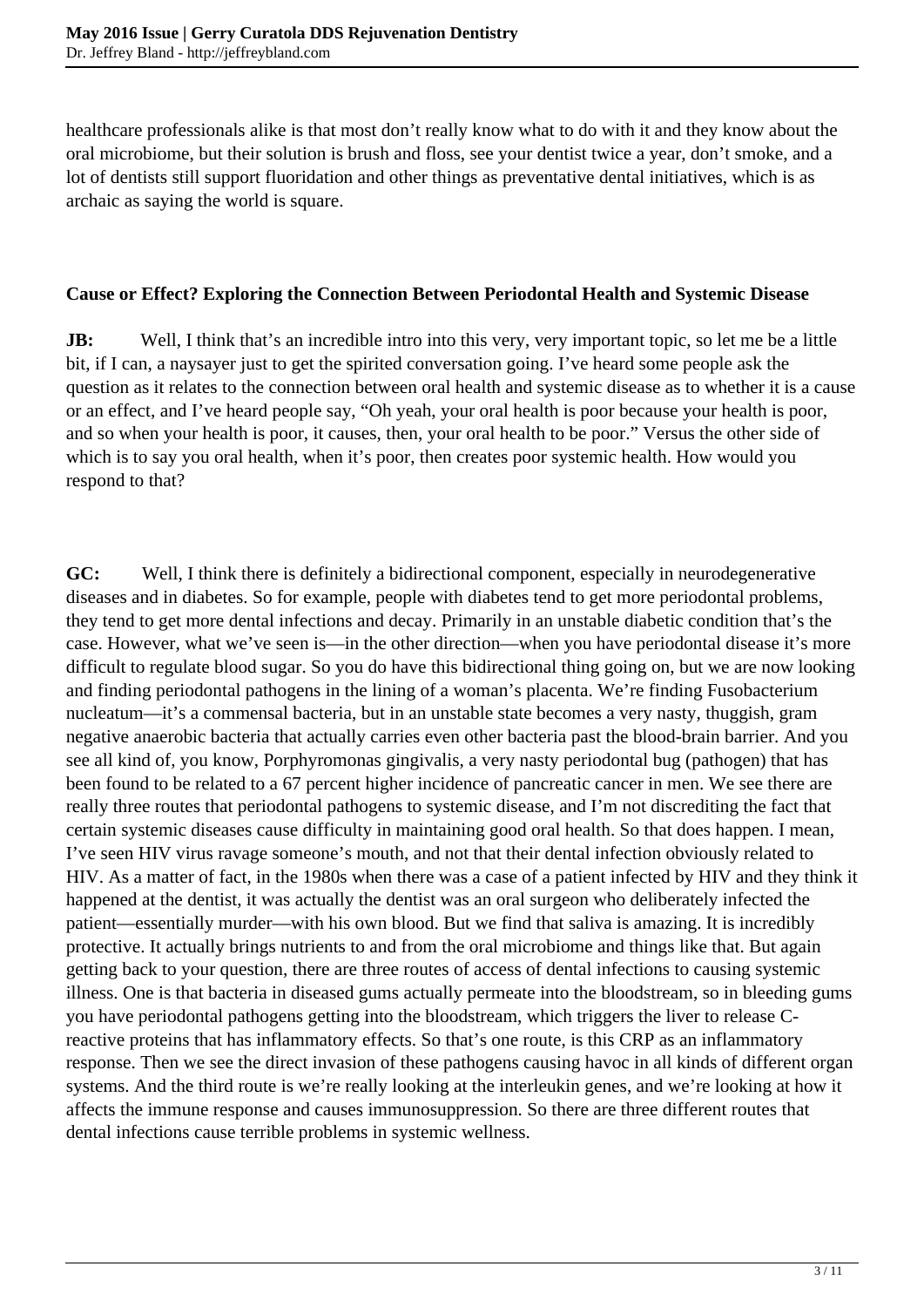**JB:** I think that's a really superb overview of a tremendous amount of literature and very, very well stated. You know, it's interesting. As I'm listening to you I'm thinking we have a lot of concentration on the gut and the microbiome now on what's called "leaky gut"—kind of euphemistically this break down of the paracellular junctions. And yet we also recognize that that there are leaky membranes at every cellular level of the body, so you could have leaky gingival tissues, you can have leaky gums, and you can have leaky synovia, and you can have leaky brain, so all of these tend to conjoin themselves together. When you treat a patient, I guess the first question is how do you know what patients to treat when you have them sitting there in your chair, and secondly, once you identify the need to treat, what do you do?

## **Evaluating Dental Patients as a Physician of the Mouth**

**GC:** Those are great questions. I have a protocol. I set up a very interesting new model for dentistry called rejuvenation dentistry. What you didn't say in my background is I was an art minor. When I was in college I actually was a sculptor and still am a sculptor, and so the thing that I gravitated to dentistry about, it wasn't just science, it was also art. I enjoy doing reconstructing smiles and things like that, but at the same time, when I graduated dental school I didn't want to be a drill 'em, fill 'em, and bill 'em dentist. I was really interested in being a physician of the mouth and I saw myself as part of a team, and I consider myself a vital part of the team now. I actually consult and work with a lot of functional medicine physicians: "Gerry, I'm sending a patient over. I don't know what's going on. Their blood sugar is this. There's that, but the mouth is a mess." So the first thing I do when I bring in a patient is I do a thorough intake on everything: diet, lifestyle, medications, medical history, dental history, including what their past dental experience is and dentistry has been like. Dentists tend to be extremely myopic. It's part of being in a profession, working in a 2" by 2" cube that's called the mouth. You know, we're really doing microsurgery every day and a lot of dentists tend to focus on the hard tissues, meaning teeth and bone and things like that. But really with periodontal tissue the tone of the tissue, the tone of the tongue, what's going on on the palate, and soft tissues of the mouth can show everything from leukemia to lymphoma to diabetes to candida infections. All kinds of things show up in the mouth, and I have a book that's coming out later this year called *The Mouth-Body Connection*. It's being finished right now. This mouth-body connection really looks at how people can self-assess and look in the mirror. Even Chinese medicine looked at the tongue as being a very vital diagnostic tool.

So the first thing we do is we do a thorough intake, thorough oral examination, intraoral/extraoral diagnostic photos, and then we get what is a footprint, periodontally, to check periodontal pockets, and there are nine different specific barometers we use when evaluating the gums. And then from that, you know, I have all kinds of transelimination. We try to limit exposure to patients of dental radiographs, although dental radiographs show a vital amount of information. We use digital radiography, but I'm using more transelimination, which eliminates the hard tissues (teeth in the mouth), and we can actually see a cavity without even to take an X-ray. So the diagnostic tools we have are absolutely spectacular. The cameras we use and everything else. Just even doing an upper GI or a lower GI, gastrointestinal guys will always tell you how we have diagnostic abilities that are far beyond what we could even do five years ago with the resolution of cameras and things like that. But from that—from this thorough intake and this thorough examination—we can then put together a treatment plan, and what I look at—foundational—is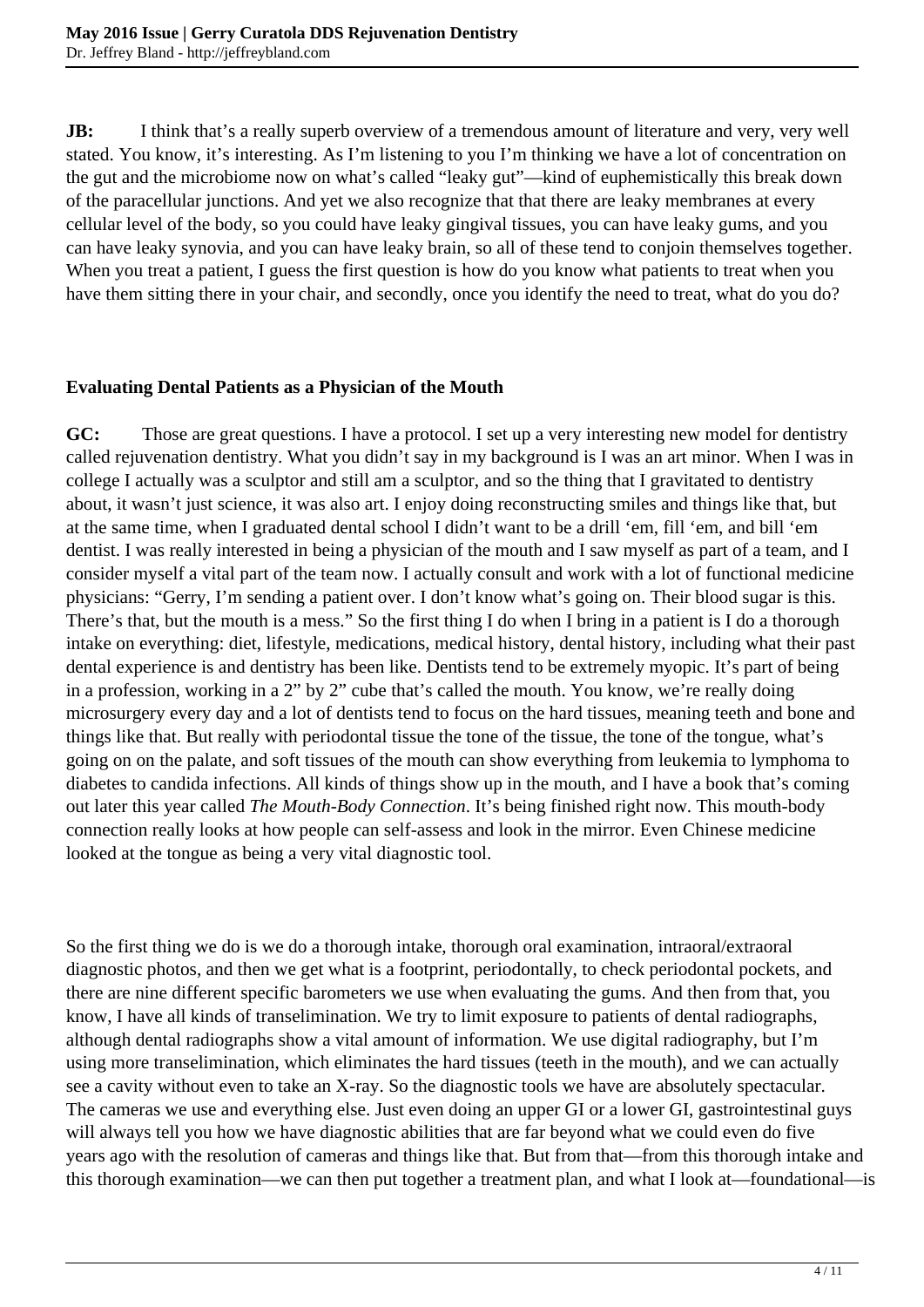diet. So the first thing I look at. This is why, for example, fluoridation, which to me was an absolute disaster (public health disaster). We know it does nothing to remineralize teeth, drinking fluoridated water. It's a poison, and it is something which is now responsible for major systemic issues, including skeletal fluorosis and dental fluorosis being widespread and epidemic, especially children and adolescent children now have 41 percent (over 4 out of 10) have teeth damaged by fluoride, making them more prone to decay. So fluoridation was never the answer to dental decay. To me the answer to dental decay is what Weston Price wrote back in the book on nutrition and physical degeneration. We have to look at diet and the amount of refined carbohydrates and sugars that people take in. It's not that sugar goes on the teeth and causes a cavity, it's the imbalance in the oral microbiome, and that is really the essence. So we have equally been focused on nuking—you know, the scorched earth policy—in the mouth. Products that kill germs on contact. Products that even put pesticides in them. The number one leading toothpaste in America has triclosan, a polymer, a known toxic, non-biodegradable substance which has done nothing to reduce the epidemic incidence of gum disease in this country.

So I don't know if I went too far for you, Jeff…

**JB:** No, I think that's the story we're really looking for because it's a landscape, it's a...

**GC:** Terrain.

**JB:** Yes, thank you. That's a great word. It reminds me when you're talking about the mouth, at the Institute for Functional Medicine, Michael Stone and his colleagues there have put together a nutritional assessment program so that the phenotypic signs of nutritional inadequacy can be better identified. This is kind of a lost art in clinical diagnosis, and one of the major portions that they teach is the mouth—the tongue, the soft tissue, the hard tissue, the gingiva. So I think what you're talking about is right in the core of what a well-trained functional medicine provider would start to understand.

### **American Dental Association Recognized Periodontitis as a Microbiome-Mediated Disease**

**GC:** Sure, and the sad part about this is that I'm trying to…you know, I lectured to 500 dentists just a couple of months ago. These, by the way, are biologic dentists, holistic dentists. Unfortunately an accurate understanding of the microbiome is just starting to take root in the dental profession. It is still very far off. I spent 17 years researching the oral microbiome, and I came up with a rational application to the epidemic incidence of gum disease as far back as 2003, I believe. *The Journal of the American Dental Association* stated periodontitis (gum disease) is a classic example of a microbiome-mediated disease (a biofilm-mediated disease). You know, the term microbiome was just coined in 2002 by Josh Lederberg,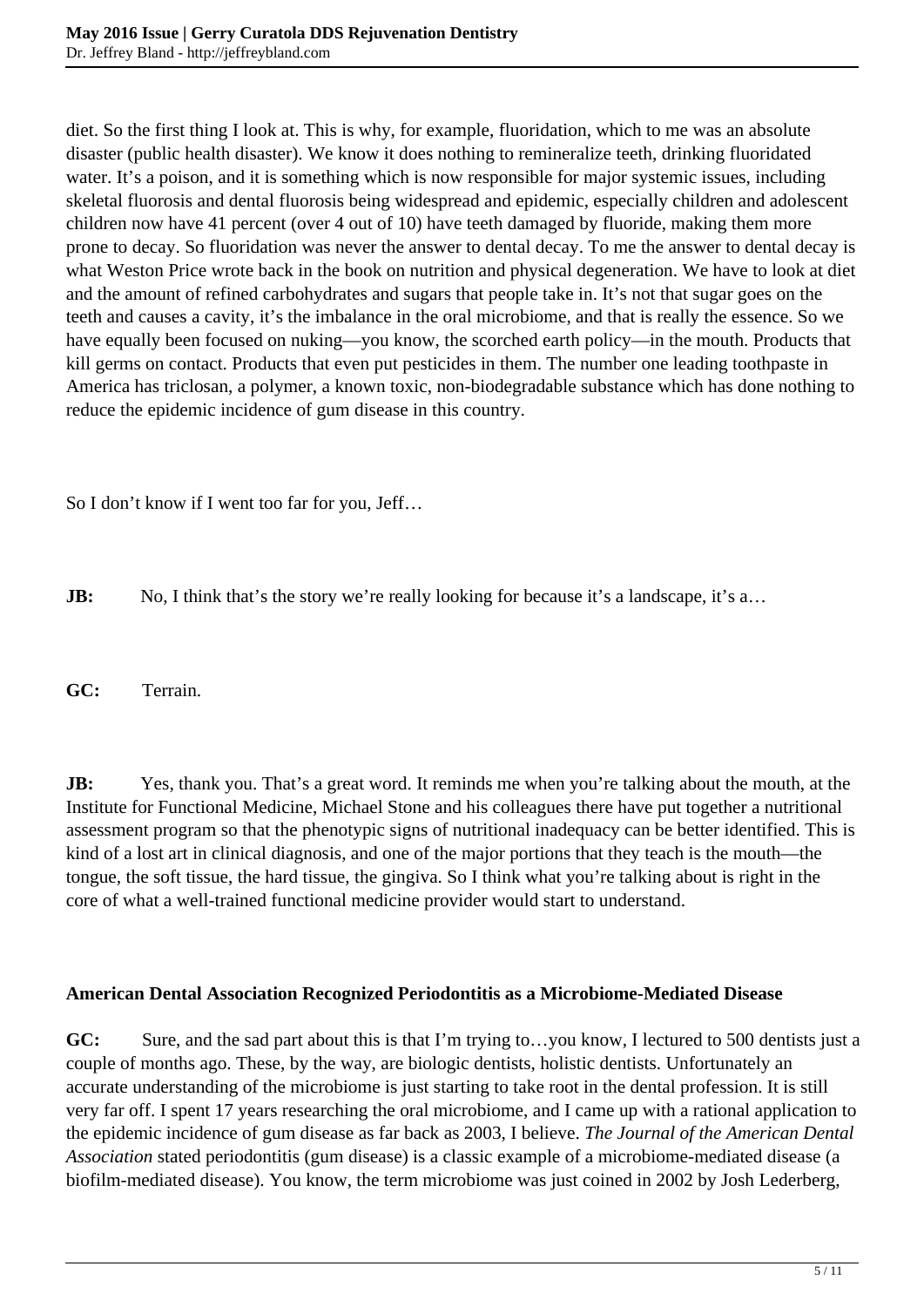but prior to that we used to call it biofilm. These ecological communities were biofilms: skin, respiratory, gut, etc. The American Dental Association has finally recognized that periodontitis is a microbiomemediated disease. In other words, it's a community or a terrain, it's not one bug. So more rational therapies got thought of, but even calling it that, many dentists still think…I lecture to dentists and I said, "What do you guys think of dental plaque as a biofilm?" They said, "Plaque is a biofilm of many different bacteria." I said, "Well how should we manage it?" And they were all like, "Kill it. Kill plaque. Eliminate plaque." You know, they were parroting what they hear from the major consumer products companies. Two major consumer products companies really sort of run the ADA and the messaging is still archaic, even though they funded a lot of the microbiome research in the mouth.

**JB:** I think isn't there a connection, also, I notice fairly heavy use of antimicrobials in dentistry to manage what is the presumed cause rather than looking systemically.

**GC:** Yes, that's my point. It is that the dentists still are in this kill plaque mentality when I try and teach them that plaque—dental plaque—is really an unhealthy expression of the oral microbiome. So in other words, that thick, smelly film that you wake up in the morning and it's on your teeth is really an unhealthy expression of the oral microbiome. What we find now is that the terrain that is healthy—a healthy oral microbiome—is a thin, odorless film on all of the teeth and soft tissue and mucosal tissues in the mouth, and it plays a vital role in three things. It aids in digestion and is a very close cousin to the gut microbiome. As a matter of fact, bacteria are shared, and oral bacteria are constantly swallowed, going down. There are bacteria in the mouth called persistors that actually secrete a protein shell and make it through the hydrochloric acid in the stomach. There are an amazing variety of 600 different species of bacteria that we know of, and there could be 6 to 10 billion at one time in the mouth, but there is a broad diversity. I compare it to when I was a boy and I used to watch Jacques Cousteau's underwater adventures. Jacques Cousteau invented the sport of scuba diving, but once we could stay underwater and look at the biodiversity that exists in our oceans it's amazing. That biodiversity exists in our bodies, and so we're on this Jacques Cousteau journey right now because we have some really great new tools that have enabled us to study the oral microbiome in its natural habitat, and these are confocal laser microscopy, metomic microscopy, which gives us a great 3D map, and even fluorescent probes. These types of tools enable us to study the microbiome and what we found is that, oh my goodness, you don't want to kill it. You want to rebalance it. You want to promote microbial homeostasis. Because nuking it is actually not only ineffectual but harmful.

**JB:** I think that is an incredible message because I believe that often we jump to simple-minded conclusions. We see something associated with something else and we assume the way to manage it, then, it to get rid of it, right? And then you get resolution. Interesting you had cited earlier in your discussion the arthritis-periodontal connection and I note reading recently a paper out of the *New York State Dental Association Journal*—I think this was last summer actually, in 2015—of rheumatoid arthritis and periodontal disease in which the authors suggested oral health parameters should be more closely monitored in patients with rheumatoid arthritis and the suggestion is that intervention in perio will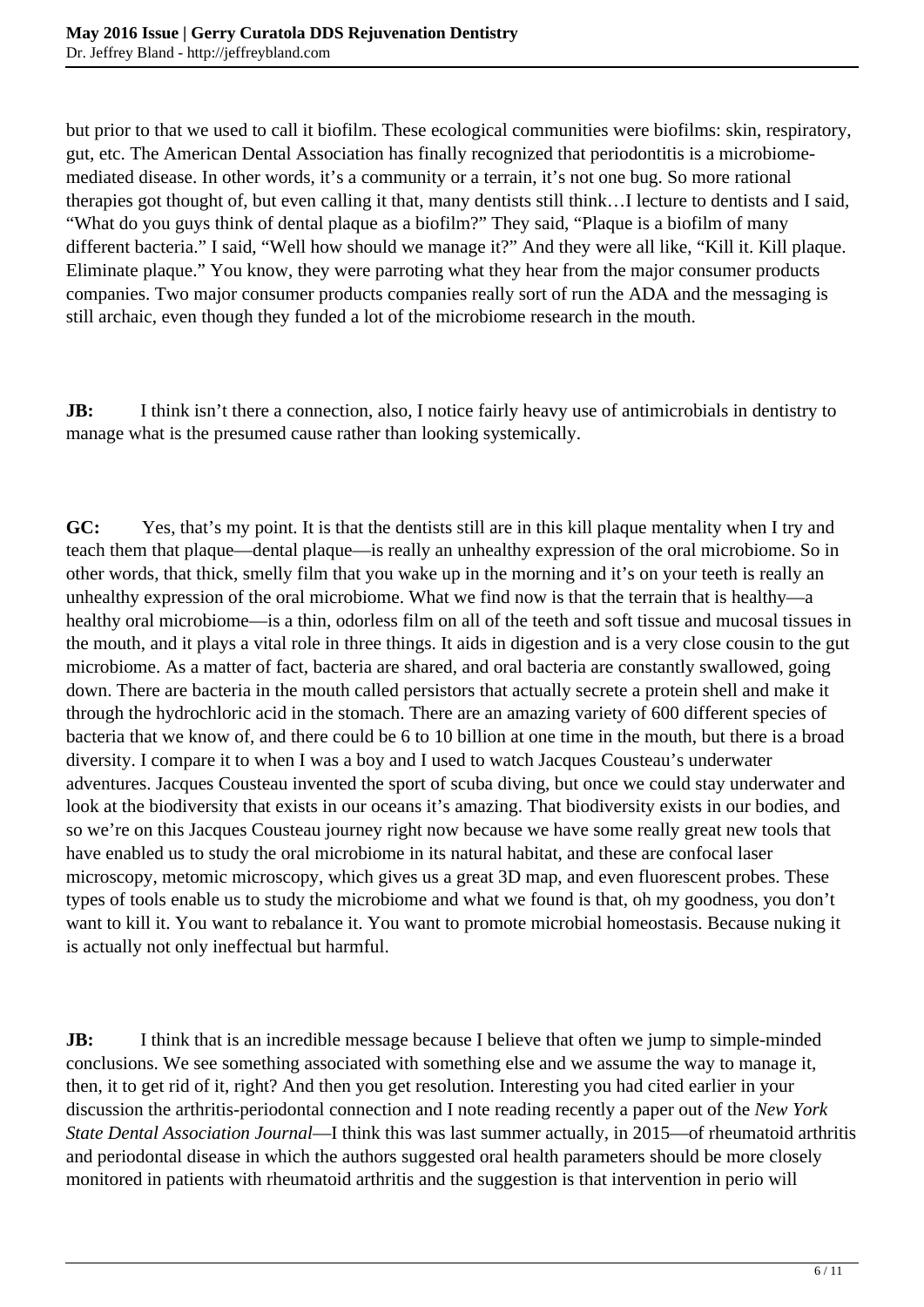improve joint health.[\[12\]](http://www.jeffreybland.com/search/getContent.aspx?Year=2016&Month=5&URL=search/2016/may/may_2016_05.htm#12)

**GC:** Absolutely. As a matter of fact, the study that came out this weekend found that—and you were talking about this bi-directional thing, too and we're looking at the bi-directional effect of the oral microbiome with the other communities. You know, you have the gut microbiome, you have the respiratory microbiome, genitourinary microbiome, skin…We're looking at this bi-directional effect, but a paper just published—February 2016—on the relationship of periodontal bacterial in synovitis and juvenile idiopathic arthritis.[\[13\]](http://www.jeffreybland.com/search/getContent.aspx?Year=2016&Month=5&URL=search/2016/may/may_2016_05.htm#13) I continuously get updates on new studies that are emerging, but it's fascinating. This is juvenile idiopathic rheumatoid arthritis.

### **Documented Link Between Periodontal Disease and Risk of Pancreatic Cancer**

**JB:** I think that that again mirrors the systemic effect that we're talking about, and you had also mentioned pancreatic cancer, and I think there was just recently, in January 2016, a very interesting epidemiological study in a journal called *Pancreas* titled "Investigating the Association Between Periodontal Disease and the Risk of Pancreatic Cancer" showing a significantly positive association between periodontal disease and the risk of pancreatic cancer.<sup>[14]</sup>

**GC:** Absolutely.

**JB:** I think we're still searching.

**GC:** Yes, it was actually Harvard University in 2006, the first to show the correlation between chronic periodontitis, chronic gum disease, and a 67 percent higher incidence of pancreatic cancer in men.

**JB:** Yes, and I find this paper very interesting because they did quite a bit of work to remove other independent risk, such as diabetes, hyperlipidemia, allergies, hepatitis, peptic ulcer, pancreatitis, obstructive pulmonary disease for cigarette smoking, and alcohol-related conditions as a proxy for alcohol drinking. Independent of all of those was this fairly strong association. Again, I think we need to be cautious not to jump to a conclusion of cause and effect, but…

## **Prebiotics May Be the Future of Oral Care**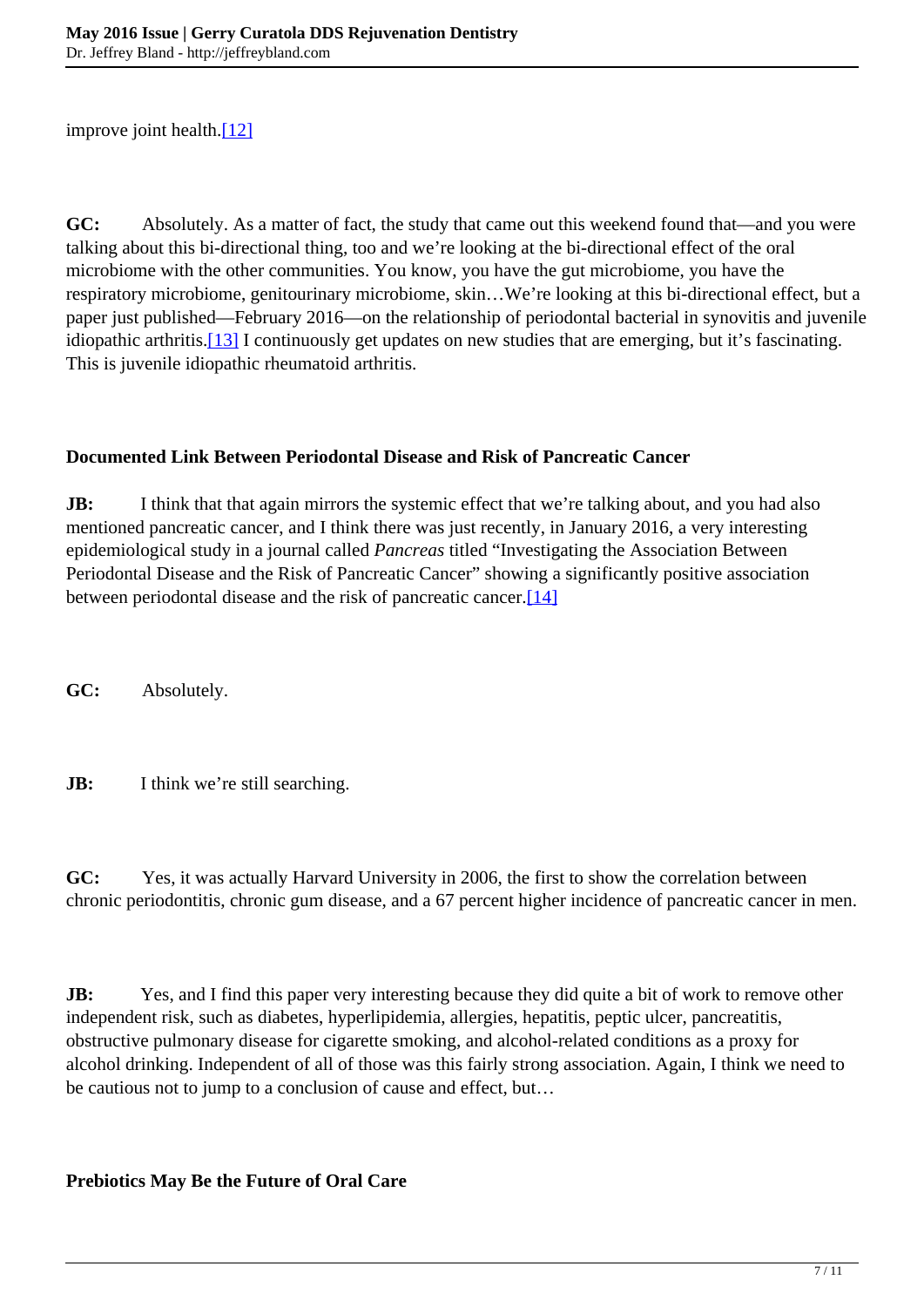**GC:** No, no, no. Exactly, you hit the nail on the head. These studies emerge and you see correlations, but definitely the mechanism is one of which…and I've described three different mechanisms in the mouth with direct infiltration or various inflammatory routes and responses caused by periodontal pathogens. But we really need good science continuing to explore this. But the one thing that I do know is that our approach and the types of oral care products that are being used right now drove me to develop a prebiotic formulation which I'm about to introduce next month. I received three patents for the work on this. It is called Revitin and revitin.com. If you go to the website you'll see the whole microbial science. We have a slogan, "Make peace with your microbes."

**JB:** That's good.

**GC:** The most effective way to promote oral microbiome homeostasis, or the most effective way to get your mouth healthy again, is to take…what we found in our research is that taking a prebiotic approach, not a probiotic approach, because I started to say that the oral microbiome does three very, very important things. One, it protects you from deadly viruses and bacteria in the environment around us. So we know that there are a lot of bad bugs out there. What we have is a community of organisms. Our resident bacteria protect us in the mouth, especially because it's a front line of defense. And I always say if your oral microbiome is healthy, you have a good chance of your sister microbiome, the nasal, the respiratory microbiome, also being healthier, and the gut microbiome, which the oral microbiome is connected to, having a more synergistic relationship. So the oral microbiome makes it very inhospitable for other bacteria from the outside to set up shop. I kind of get a chuckle out of seeing the attempt to drop in S saliveras and Lactobacillus in the mouth and thinking that probiotics, well if we drop in more good guys, you know, they'll outnumber the bad guys, and it was like this good guy/bad guy thing. And I try to help people understand that the same bacteria, like a Fusobacterium nucleatum, in a balanced oral microbiome these are commensal bugs, they live there. They live there, they didn't invade your mouth, set up shop, and go and attack the rest of your body. They live in the mouth. My research started in 1997, and I really was taking a nutritional approach. For me, toothpaste and most oral care products were invented by soap makers. A hundred years ago we had tooth powders and then we had basically flavored soap for the mouth. You know, you use soap on your skin. We put soap that was palatable in the mouth with strong mint oils, which by the way—peppermint oil and many other essential oils have strong antimicrobial effects that are disturbing to the oral microbiome. So I said to myself, "Gee, we've got to get out of the soap business and start promoting organic gardening in the mouth." I was on Martha Stewart's show about eight years ago and I said, "We need to start doing organic gardening not just outside our bodies, but in and on our bodies as well, because have this wonderful community of organisms we live with called the microbiome." Like Rodney King said after the LA riots, "Can't we all just get along?"

**JB:** I think that's a really great metaphor: organic gardening in the microbiome. It's interesting because Dr. Marcel Roberfroid from Catholic University Louvain in Belgium was the gentleman who actually coined the term "synbiotics" and he had worked extensively on probiotics over the last 35 years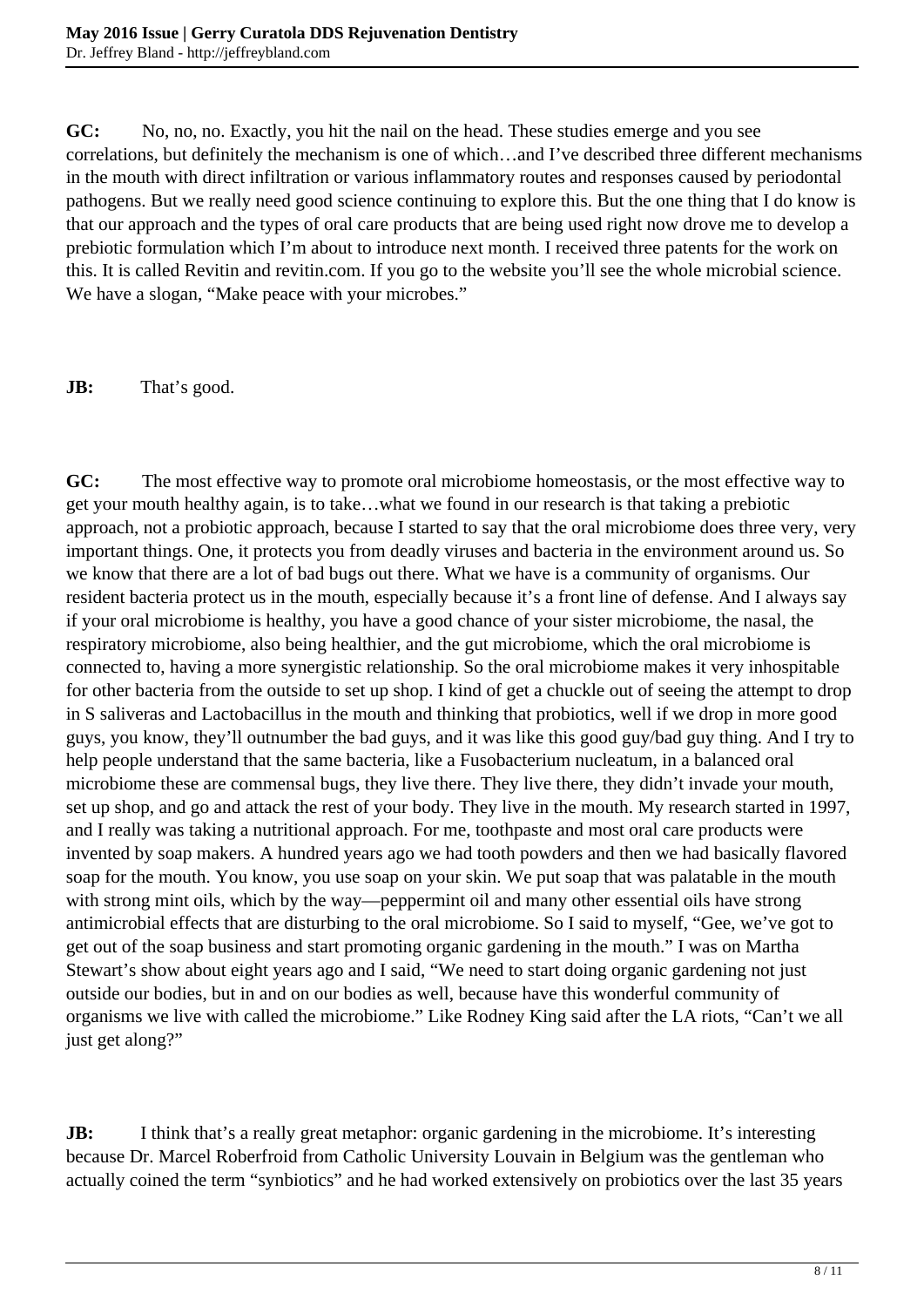and his group included Patrice Cani and Nathalie Delzenne, who are really carrying forward this whole concept of the microbiome as it relates to diabetes and obesity. His comment was that if you really want to establish the appropriate community you need prebiotics as your principal approach because that's where they're going to take their message, from the food that their eating. It's interesting how history reinforces itself in different disciplines.

I really want to thank you. I think what you're doing is absolutely at the cutting edge of whole-body health. I know you've got some things you're going to be doing in the media here soon to help broadcast this better. Tell us a little bit about that.

**GC:** That started awhile back. I had an opportunity over the past 15 years to be an oral health expert to various networks and shows, and made three or four appearance on Dr. Oz. The producers were like, "There is such a need for the information that you're speaking about to get out there. We really want to talk about doing a show." And that started this PBS program that is going to be airing later in May of 2016 called *The Dr. Gerry Show*. They couldn't come up with a name so I go by "Dr. Gerry" so they came up with *The Dr. Gerry Show*, which my wife then said, "It's been the Dr. Gerry show for all the years of our marriage." I guess there's Dr. Phil, Dr. Oz, Dr. Laura, and now there's Dr. Gerry. The Dr. Gerry Show is focused on the latest science and has a science component on technology, but takes a unique look at the oral systemic link as well. We're very, very excited to bring a lot of the microbiome research forward with some great people on the show. We've got Marty Blaser from NYU who has done an exhaustive amount of work on the human microbiome.

**JB:** Yes, we had the chance to interview Dr. Blaser about his book and he did a fantastic job in giving us our first primer in the microbiome.

**GC:** We love that. We're looking at toxicity, we're looking antiaging. I guess if you could sum it up we're really solidly planted in the middle of the functional medicine world and I'm looking at the show as a means of bringing all of us together in a way to communicate effectively to everyone around. So whether it is Mark Hyman or yourself who has been father of functional medicine for so many years. You know, Jeff, I have to tell you one of the things I really enjoyed hearing you say is you actually had a little background in dental research yourself.

**JB:** Yes, that's actually how I got started in this whole area with Dr. Fisher back in the 1970s. He was a prominent dentist at the time in the Seattle community. Well, Dr. Curatola I want to tell you how much we appreciate this. This is a great step off for us in 2016 with *Functional Medicine Update*. It opens the field of discussion to a greater extent to where we want to be. We wish you the very best and we'll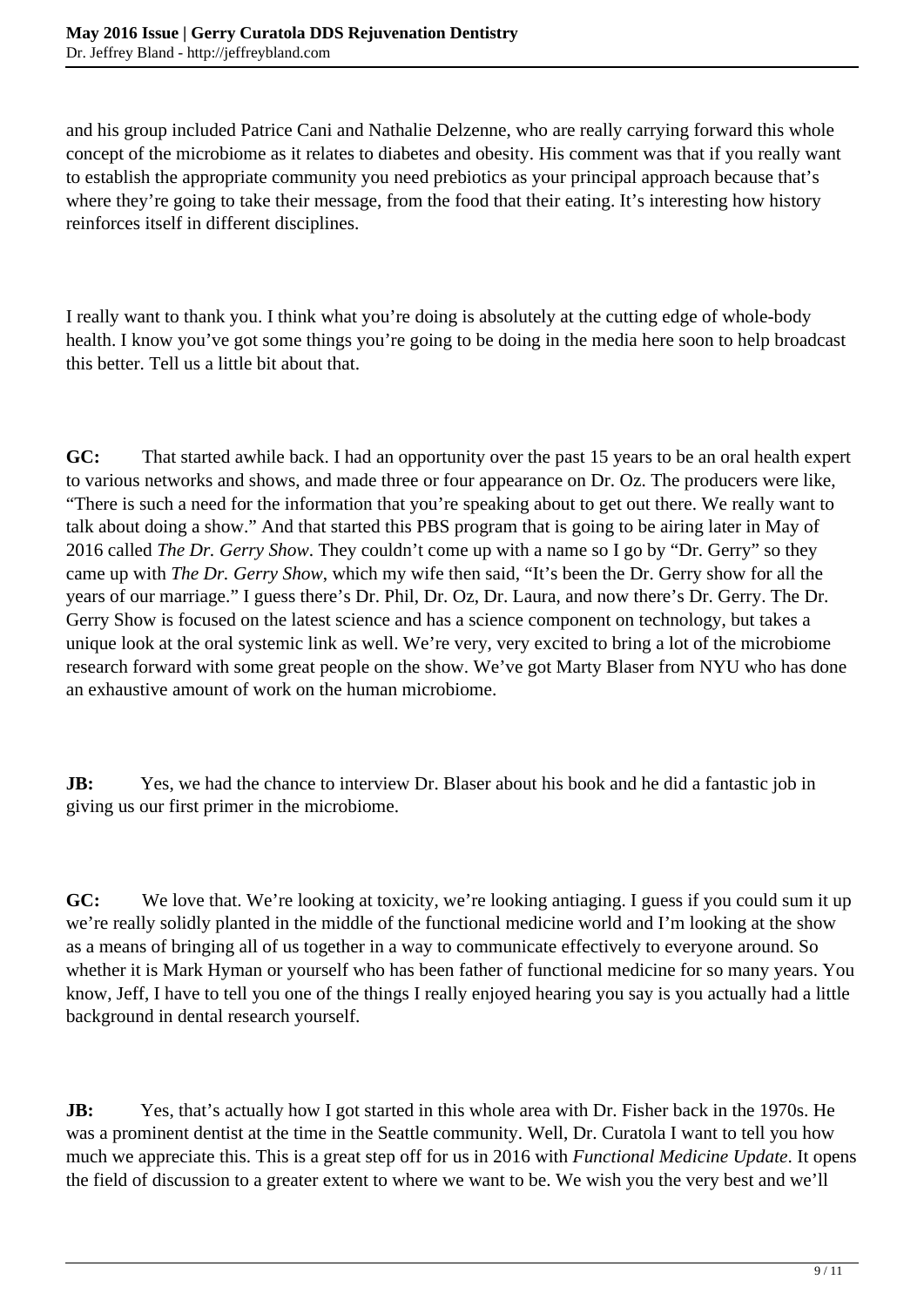keep in touch with you. It sounds like your advocacy is really going to create some great positive change in the field.

**GC:** Well, thank you so much and I really appreciate the invitation to be on. I enjoy doing these so much and it's really a pleasure and honor to be with you as well.

**JB:** Likewise and we'll talk soon. Be well.

## **Bibliography**

[1] Ide M, Harris M, Stevens A, Sussams R, Hopkins V, et al. Periodontitis and Cognitive Decline in Alzheimer's Disease. PLoS One. 2016 Mar 10;11(3):e0151081.

[2] John V, Alqallaf H, De Bedout T. Periodontal Disease and Systemic Diseases: An Update for the Clinician. J Indiana Dent Assoc. 2016 Winter;95(1):16-23.

[3] Javaid MA, Ahmed AS, Durand R, Tran SD. Saliva as a diagnostic tool for oral and systemic diseases. J Oral Biol Craniofac Res. 2016 Jan-Apr;6(1):66-75.

[4] Atabay VE, Lutfioglu M, Avci B, Sakallioglu EE, Aydogdu A. Obesity and oxidative stress in patients with different periodontal status: a case-control study. J Periodontal Res. 2016 Mar 2.

[5] Glascoe A, Brown R, Robinson G, Hailu K. Periodontics and Oral-Systeric Relationships: Diabetes. J Calif Dent Assoc. 2016 Jan;44(1):29-34.

[6] Gronkjaer LL. Periodontal disease and liver cirrhosis: A systematic review. SAGE Open Med. 2015 Sep 0;3:2050312115601122.

[7] Sharma P, Dietrich T, Ferro CJ, Cockwell P, Chapple IL. Association between periodontitis and mortality in stages 3-5 chronic kidney disease: NHANES III and linked mortality study. J Clin Periodontol. 2016 Feb;43(2):104-13.

[8] Rahiminejad ME, Moaddab A, Zaryoun H, Rabiee S, Moaddab A, Khodadoustan A. Comparison of prevalence of periodontal disease in women with polycystic ovary syndrome and healthy controls. Dent Res J (Isfahan). 2015 Nov-Dec;12(6):507-12.

[9] Price, Weston A. *Nutrition and Physical Degeneration* 8<sup>th</sup> Edition. Lemon Grove. CA: Price-Pottenger Nutrition, 2009.

[10] Price, Weston. "The Present Status of Our Knowledge of the Relationship of Mouth Infections to